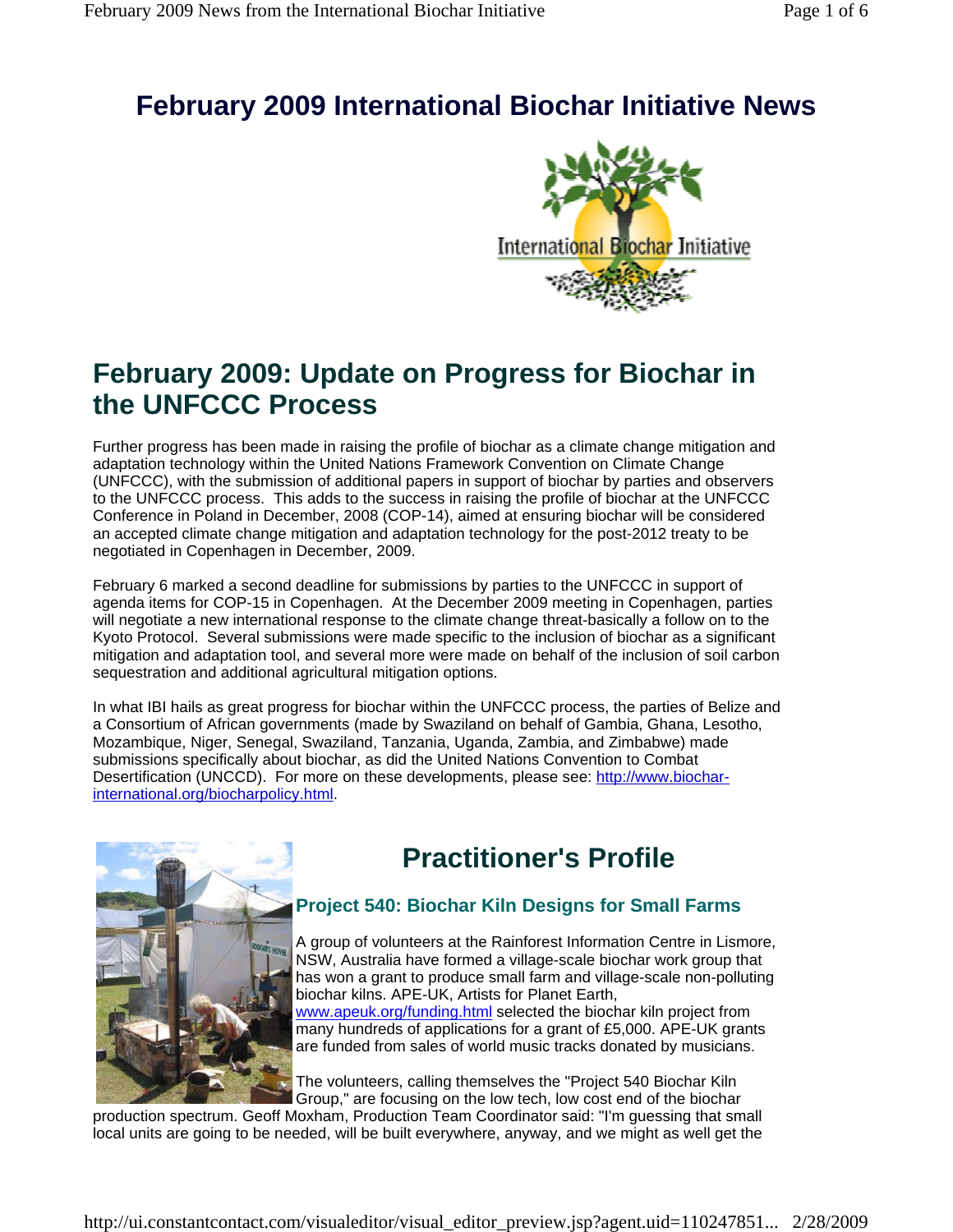emissions (especially CH4) under control as soon as possible, or we'll just make things worse."

The group has decided on the generic name of Phoenix for the series of small kiln designs they are working on. Moxham said, "What else rises from the ashes? Why charcoal, for one, and perhaps convivial human planetary life for another." To read more on Project 540 including technical descriptions of the kilns, go to:

www.biochar-international.org/projectsandprograms/memberprojects.html

*Above photo: The Project 540 Biochar Kiln Group fired up a test kiln at the Lismore Sustainability Expo in October 2008. The small dry stacked brick charcoal kiln was loaded with pyrolizer tins filled with dry wood, with firewood set around them. A draft was provided by 2 meters of 4" stainless steel flue, and side stoking at 3 ports was used until the pyrolysis was complete. Photos Courtesy of Geoff Moxham.*

# **Updates on Regional Biochar Groups**

With this newsletter, IBI is inaugurating a regular report on the activities of the many national and regional biochar groups that are forming. If your group is not listed here, please send updates to info@biochar-international.org so you can be included in future reports. These updates will also be posted on the IBI website.

For more information on all the regional groups including contact information and websites (as applicable), please see:

http://www.biochar-international.org/regionalbiochargroups.html

#### **Biochar-Ontario (Canada)**

Biochar-Ontario is a volunteer organization of citizens of Ontario, Canada. Biochar Ontario aspires to be the lead promoter and facilitator for all aspects of research, application, and dissemination of information relating to biochar in Ontario. It is a separate entity with a different board of directors, although it is closely affiliated with the Canadian Biochar Initiative (CBI). The mission of Biochar Ontario is to promote biochar as a vehicle to reduce greenhouse gas emissions, improve soil fertility, and enhance food security by advocating research, development and commercialization of biochar.

#### **Japan Biochar Association**

The Japan Biochar Association announced its establishment on 19 January 2009 at a promoters' meeting. It was named an "Association" not an "Initiative" because Biochar's production as well as utilization has been practiced broadly by farmers, foresters, gardeners and builders (charcoal is utilized for humidity control in basements) for more than 20 years in Japan. The targets of JBA are: 1. Defining standards for the production and utilization of Biochar.

- 2. Research on life cycle (LC) CO2 to evaluate the net carbon sink capacity of Biochar.
- 3. Advocating Biochar's potential related to combatting global warming.
- 4. Networking Asian countries to promote international progress on Biochar.
- 5. Establishing the institution for certification of carbon sinks by Biochar in Japan.

#### **Rocky Mountain Biochar Initiative (United States)**

RMBI is organizing the North American Biochar Conference 2009, to be held in Boulder Colorado August 9th - 12, 2009. Part of the RMBI, the Center for Energy and Environmental Security (CEES) is beginning Biochar greenhouse pot trials to assess fertilizer and biochar interactions. RMBI is proud to announce a recent success from one of our members, Biochar Engineering Corporation (BEC). BEC is an active member of RMBI, providing collaboration and assistance: BEC has sold its first research unit to a joint BLM/USGS research project that is studying the affects of biochar application in mine tailings reclamation.

#### **Pacific Northwest Biochar Initiative (United States)**

The Pacific Northwest Biochar Initiative was launched in February 2009. A group comprised of academics, researchers, engineers, foresters, farmers, policy experts and business leaders has formed to thoroughly examine biochar and its possibilities for the Pacific Northwest. The Pacific Northwest is a fertile ground for promoting biochar as an essential tool in the mitigation of global warming and advancing the development of biochar as a soil enhancer. Not only does the PNW have the available biomass to support biochar production, this region has a unique culture of people with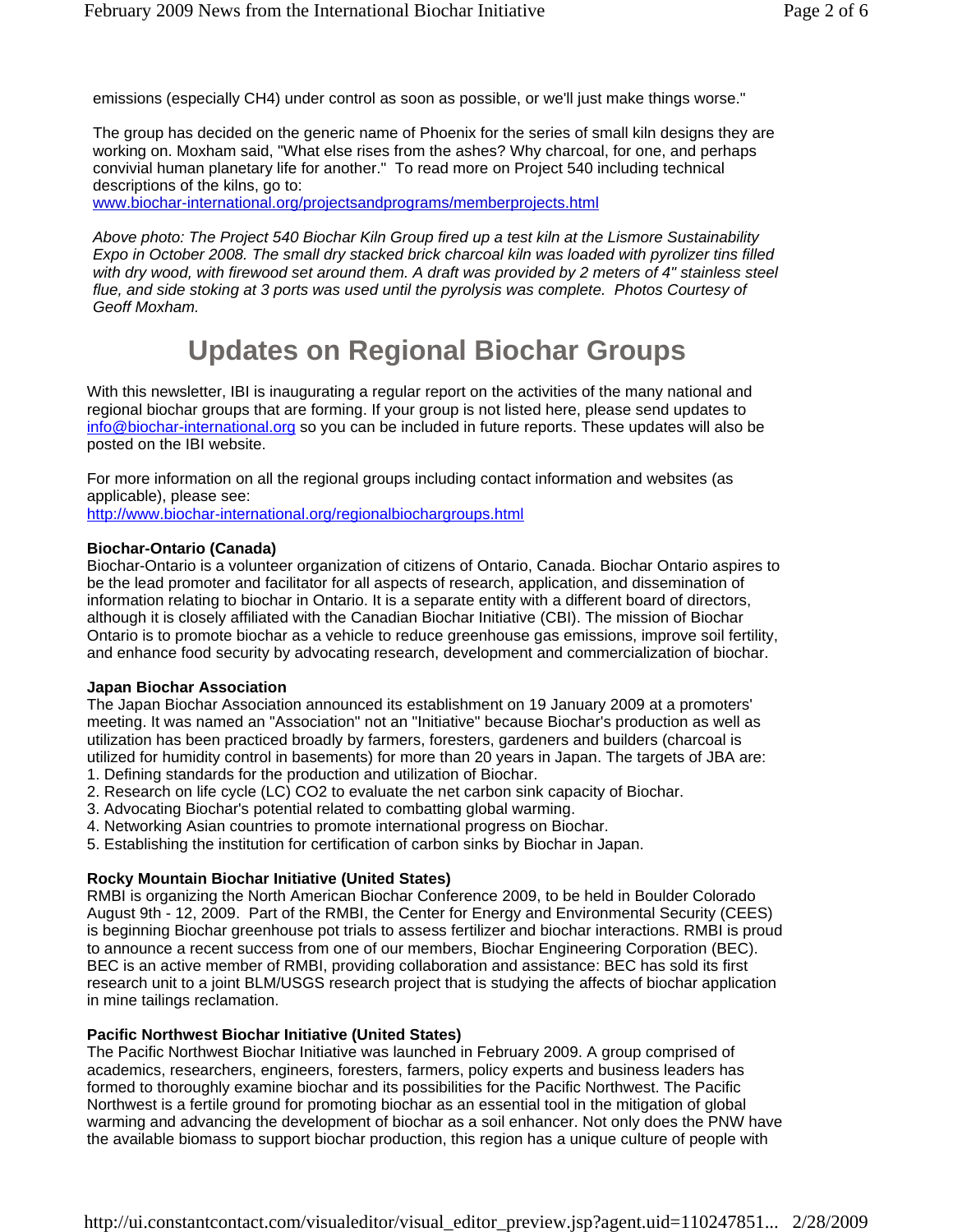the talent and enthusiasm for sustainability, capable of advancing the production, research and utilization of biochar.

#### **Northeast Carbon-Negative Network (United States)**

The US Northeast Carbon-Negative Network is organizing members to share data, ideas and insights on experiments to implement a biochar and biofuel strategy for our homes, farms and communities. Its mission is to establish community centers to demonstrate, educate and advocate the technologies and lifestyles needed in the Northeast to incubate and build carbon-negative food and energy in distributed networks of community-based businesses providing responsible, sustainable production, supply and use.

#### **Central Illinois Biochar Group (United States)**

A biochar group is being organized in central Illinois with Dr. Paul S. Anderson, known for his work with Top-Lit UpDraft (TLUD) pyrolytic gasifier cookstoves as the provisional coordinator. Another member is Paul Wever, President of Chip Energy, in Goodfield, Illinois. These two initial members are primarily "char makers" and they will be supportive of members with serious "char using" interests.

# **IBI and Biochar in the News**

Below is a quick roundup of biochar in the news in February 2009 highlighted by a large number of articles from the Australian press on bringing farming and forestry into carbon emissions trading and the role of biochar.

### **General**

http://www.ehponline.org/docs/2009/117-2/innovations-abs.html

February 2009, Environmental Health Perspectives Volume 117, Number 2, Biochar: Carbon Mitigation from the Ground Up, by David J. Tenenbaum. An in-depth examination of important aspects of biochar science. The author interviewed many of the key biochar researchers and also talked to students at Michigan Technological University involved in a biochar program.

http://www.rtvnoord.nl/nieuws/indexwm.asp?actie=totaalbericht&reacties=ja&pid=79166 2-6-09, RTV Noord (Swedish), Eeuwenoude Bemestingstechniek Oplossing CO2-Probleem? (Ancient CO2 Fertilization Technology Solution Problem?) Short general interest article.

http://www.presse-fr.com/200914014/le-carnaval-de-guyane-45-jours-de-fete-a-cayenne 2-10-09, Presse-Fr (French), Le Carnaval de Guyane : 45 jours de fête à Cayenne (The Carnival of Guyana: 45 days holiday in Cayenne). Terra Preta features as a tourist attraction in this travel article on Guyana.

http://www.dn.se/nyheter/vetenskap/den-svarta-jorden-kan-radda-klimatet-1.798891

2-15-09, DN.se (Swedish), Den Svarta Jorden Kan Rädda Klimatet (The Black Earth Can Save the Climate), by Annika Nilsson. Article includes discussion of Swedish biochar research, projects in Africa and quotations from Johannes Lehman.

http://www.energiaspiegata.it/2009/02/superare-kyoto-si-puo-serve-una-buona-agricoltura 2-16-09, Energia Siegata (Italian), Superare Kyoto Si Può: Serve una Buona Agricoltura. (Kyoto Can Be Overcome: We Need a Good Farming). General interest article presented through an interview with Franco Miglietta.

http://www.ecoblog.it/post/7838/il-biochar-una-speranza-per-i-suoli-e-latmosfera 2-21-09, EcoBlogit (Italian), Il Biochar, una Speranza per i Suoli e l'Atmosfera (Biochar, a Hope for the Soil and Atmosphere). General interest article on biochar.

http://redgreenandblue.org/2009/02/22/bio-char-a-carbon-negative-way-to-improve-our-food-supply 2-22-09, Red Green and Blue, Bio-char: a Carbon Negative Way to Improve Our Food Supply, by Kay Sexton. Brief summary article with discussion of different approaches to research.

http://www.ft.com/cms/s/2/67843ec0-020b-11de-8199-000077b07658.html 2-27-09, The Financial Times, Black is the New Green, by Fiona Harvey. This in-depth examination of the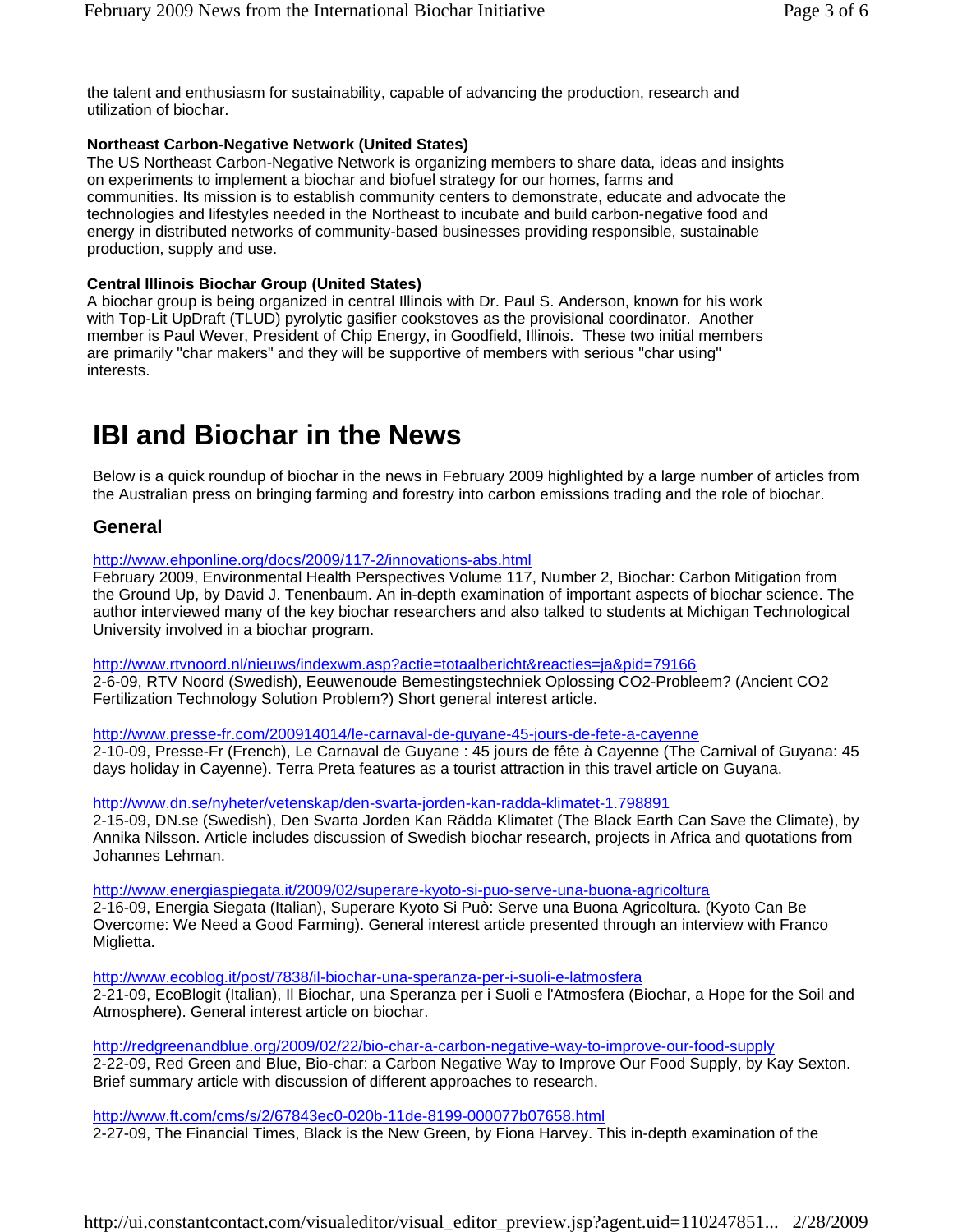technical and economic issues around biochar includes lyrics from "The Biochar Blues" as a sidebar! The author concludes: "These problems of economics and communication will be the real hurdles at which biochar may fall, just as they have been the reasons why we have failed to capitalise on other ways of cutting carbon, from the very simple - small alterations to wood-fired cooking stoves in Africa and India can reduce the indoor air pollution from cooking fires that kills millions, yet hardly any homes have them - to the complex challenges, such as adopting renewable energy. A massive effort will be required to overcome the inertia that has been the downfall of other great climate ideas."

### **Policy and Politics**

#### http://www.smh.com.au/news/opinion/bright-sparks-light-the-way/2009/01/31/1232818793461.html

2-2-09, Sidney Morning Herald, Bright Sparks Light the Way, by Greg Hunt. The author has policy recommendations for climate change that include biochar. He highlights Crucible Carbon, a small firm in Newcastle that "is leading the world in developing biochar, a technology that effectively captures carbon for between 500 and 3000 years in blackened crop waste or wood residue."

#### http://www.worldchanging.com/archives/009406.html

2-2-09, World Changing, Geoengineering Megaprojects are Bad Planetary Management, by Alex Steffen. Includes an endorsement of biochar for carbon sequestraton.

#### http://gristmill.grist.org/story/2009/2/8/22587/75724

2-9-09, Grist, Plan B: Geoengineering is risky but likely inevitable, so we better start thinking it through, by Jamis Cascio. Another discussion of geoengineering with a mention of biochar.

#### http://scitizen.com/stories/Future-Energies/2009/02/Thinking-Positive---Carbon-Capture-/

2-9-09, Scitizen, Thinking Positive - Carbon Capture, by Prof Chris Rhodes. Examination of carbon capture, with some number crunching on biochar: "For example, while I like the idea of biochar, the stated goal by the International Biochar Initiative (IBI) is that we could have 1 Gt/year of carbon being drawn from the atmosphere by 2050. O.K. let's assume that's 40 years time and that there is currently (in Gt terms) about zero biochar being produced currently...Hence if a community of 2000 people could catch and sequester 200 tonnes of biochar per year (100 kg/person), 7 billion of us in total could sequester almost 0.8 Gt/year (close to the IBI projection of 1 Gt/year by 2050)."

#### http://sev.prnewswire.com/environmental-services/20090223/DC7341923022009-1.html

2-23-09, PR Newswire, UN and the World Bank Warning: Urgent Action Needed to Avoid Climate Tipping Point. UNEP and the World Bank have released reports recommending "strategies that can produce fast climate mitigation, including using the Montreal Protocol ozone treaty to quickly phase-down HFCs that have high global warming potential, and expanding the production of biochar, which is a carbon negative strategy that can significantly reduce current CO2 concentrations on decadal timescales."

#### http://www.reliefweb.int/rw/rwb.nsf/db900SID/MYAI-7PM3SS?OpenDocument

2-25-09, Relief Web, Land, Drought Are Focus of Discussions as Intergovernmental Meeting Holds Two Panels in Preparation for Commission on Sustainable Development, Source: United Nations Economic and Social Council (ECOSOC). A very long report on a very important meeting.

In February there were again a large number of stories on Australia's emissions trading policy where biochar has become part of a controversy over the role of agriculture and forestry in climate change: http://sl.farmonline.com.au/news/state/agribusiness-and-general/general/why-biochar/1419941.aspx http://www.crikey.com.au/Politics/20090205-Flip-flop-Flannery-is-a-climate-change-opportunist.html http://www.theaustralian.news.com.au/story/0,25197,25041834-7583,00.html http://www.theaustralian.news.com.au/story/0,25197,25050451-7583,00.html http://theland.farmonline.com.au/news/nationalrural/agribusiness-and-general/general/new-carbon-solutionsneeded-to-avoid-ets-costs/1442604.aspx http://www.watoday.com.au/national/emission-trading-gets-nod-over-tax-20090224-8gwb.html http://www.abc.net.au/news/stories/2009/02/24/2500432.htm?section=justin http://www.smh.com.au/environment/global-warming/coalition-pins-its-great-green-hope-on-carbon-trio-20090223-8ftd.html http://www.crikey.com.au/Politics/20090225-The-great-Coalition-climate-change-kerfuffle.html

http://www.theaustralian.news.com.au/story/0,25197,25107838-11949,00.html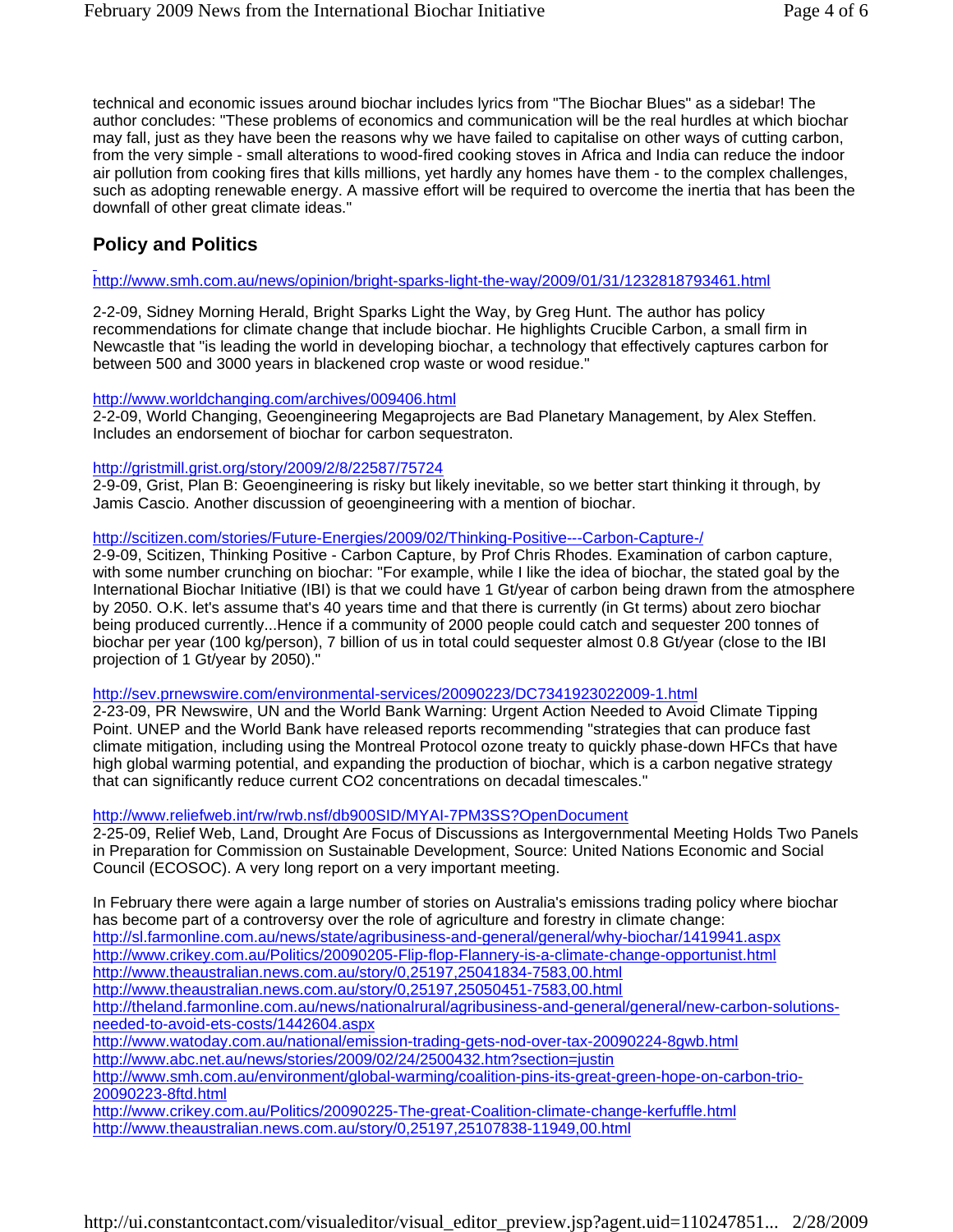### **Research News**

#### http://insciences.org/article.php?article\_id=2021

2-5-09, In Sciences, Planting Seeds of Success. University of New South Wales has a three-year ARC Linkage Grant with Biomass Energy Services Technology Pty Ltd to advance scientific understanding of biochar. Also, visiting Professor Stephen Joseph has attracted venture capital funding for UNSW biochar research and he is currently in the US seeking more investment support.

http://theland.farmonline.com.au/news/state/agribusiness-and-general/general/dpi-steps-up-carbonsequestration/1435991.aspx

2-17-09, Farm Online, DPI Steps Up Carbon Sequestration. NSW Department of Primary Industries (DPI) has launched two web pages which highlight work being done to assess and explore the potential for holding carbon in the soil long term, and the benefit this would have in reducing greenhouse gas emissions.

### **Farm, Garden and Trade**

#### http://www.agweb.com/get\_article.aspx?pageid=148763

1-30-09, Farm Journal, Bio-Oil Heats Up, by Jeanne Bernick. Report says that "ConocoPhillips recently entered into a research partnership with Iowa State University and the National Renewable Energy Lab to evaluate the economics of various approaches to advanced biofuels, including bio-oil." Includes interview with Foster Agblevor, Virginia Tech associate professor of biological systems engineering about converting poultry litter to char and bio-oil.

#### http://www.motherearthnews.com/Organic-Gardening/Make-Biochar-To-Improve-Your-Soil.aspx

February/March 2009, Mother Earth News, Make Biochar -- this Ancient Technique Will Improve Your Soil, by Barbara Pleasant. Article with practical information for the home gardener on how to make and use biochar, like the following: "If you live close to a campground, you may have access to an unlimited supply of gardenworthy biochar from the remains of partially burned campfires."

#### http://www.earthtimes.org/articles/show/mantria-industries-llc-and-carbon-diversion-inc-introduce-eternagreenbiochar,702031.shtml

2-3-09, EarthTimes, Mantria Industries, LLC and Carbon Diversion Inc. Introduce EternaGreen Biochar. Announcement that Mantria Industries, LLC, based in Philadelphia, is offering biochar for sale and is employing BioChar Brokers, LLC "to work with customers globally in regards to testing, analysis and ultimately supplying them with BioChar products that will fit their personalized needs."

http://www.nrtoday.com/article/20090205/NEWS/902059846/1063/NEWS&ParentProfile=1055&title=Biomass% 20harvesting%20could%20create%20jobs,%20prevent%20fire

2-5-09, News Review, Biomass Harvesting Could Create Jobs, Prevent Fire, by Adam Pearson. In Douglas County, Oregon, the Forest Service has a biochar pilot project that will demonstrate a portable biomass pyrolyser by Renewable Oil International.

#### http://www.guardian.co.uk/lifeandstyle/allotment/2009/feb/06/gardeningadvice-gardens

2-6-09, The Guardian, Calling All Ethical Gardeners, by Lucy Siegle. Announcement of a contest for an Ethical Garden Award. Biochar is mentioned as an ethical gardening practice along with permaculture, wildlife gardens and community wildflower meadows. Entries must be received by March 9th.

#### http://www.echonews.com/index.php?page=News%20Article&article=25159&issue=387

2-12-09, Northern Rivers Echo, UK Musos Fund Local Biochar Trial. Report that Rainforest Information Centre (RIC) has received a grant from the UK based Artists for Project Earth to research and develop a farm-based biochar kiln. "RIC founder John Seed said there was a lot of interest in biochar technology all over the world, but most of the research was for projects in the \$1 million to \$40 million bracket...We wanted one that would work on a (conventional) farm."

#### http://www.carbonnews.co.nz/story.asp?storyID=2837

2-16-09, Carbon News, Biochar pioneer recruits top Australian scientist. Report on New Zealand biochar company Carbonscape and the news that it has recruited scientist Tim Flannery to its board of directors.

http://www.emediaworld.com/press\_release/release\_detail.php?id=369819